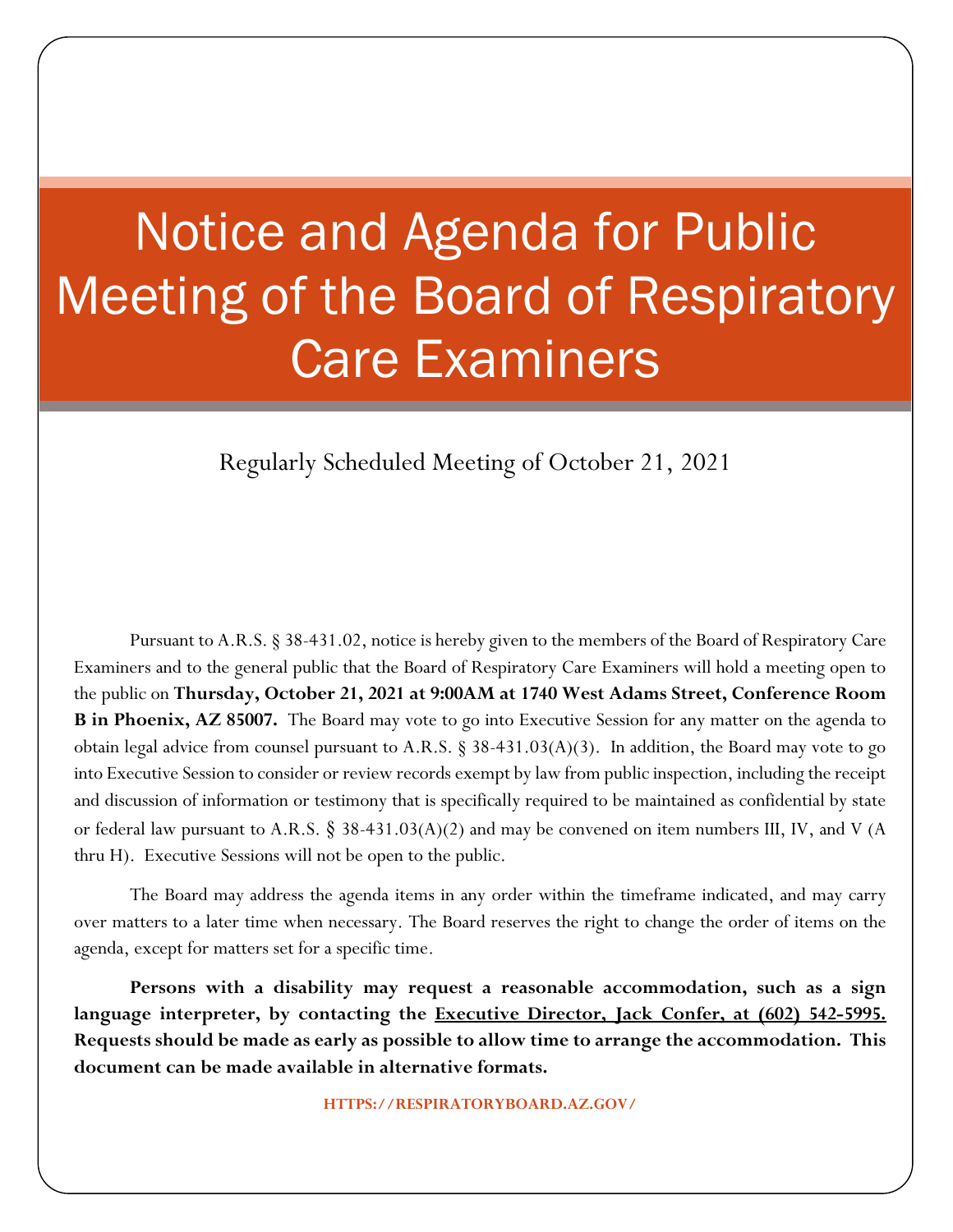# Notice and Agenda for Public Meeting of the Board of Respiratory Care Examiners

October 21, 2021 Regular Board Meeting 9:00AM 1740 West Adams Street, Conference Room B Phoenix, AZ 85007.

- I. CALL TO ORDER
- II. ROLL CALL:
- III. DECLARATION OF CONFLICT OF INTERESTS:
- IV. ESTABLISH DATE AND TIME OF NEXT BOARD MEETING:
	- A. NEXT SCHEDULED BOARD MEETING IS DECEMBER 16, 2021

## V. REGULAR AGENDA

A. REVIEW, DISCUSSION AND POSSIBLE ACTION ON FORMAL ADMINISTRATIVE HEARINGS PURSUANT TO A.R.S. § 32-3553(H), OR, ALTERNATIVELY, CONSIDERATION AND POSSIBLE ACTION ON PROPOSED CONSENT AGREEMENTS IN LIEU OF ADMINISTRATIVE HEARINGS:

- 1. Richards-White, Shirley Case# 2019-RCE-0134
- 
- 

2. Kaze, Shannon Case# 2021-RCE-0193 3. Ellis, Delisa Case# 2020-RCE-0082 & 2021-RCE-0008

#### B. REVIEW, DISCUSSION AND POSSIBLE ACTION ON INFORMAL INTERVIEWS:

1. Cross, Kindra Case# 2021-RCE-0046

#### C. DISCUSSION/ACTION ON APPLICATION INTERVIEW FOR LICENSURE

1. Kusch, Marick Case# 2021-RCE-0154

2. Weitz, Christopher Case# 2021-RCE-0202

# D. CONSENT AGENDA:

Consent agenda items may be considered for approval as a single action unless a Board member or interested party wishes to remove an item for discussion.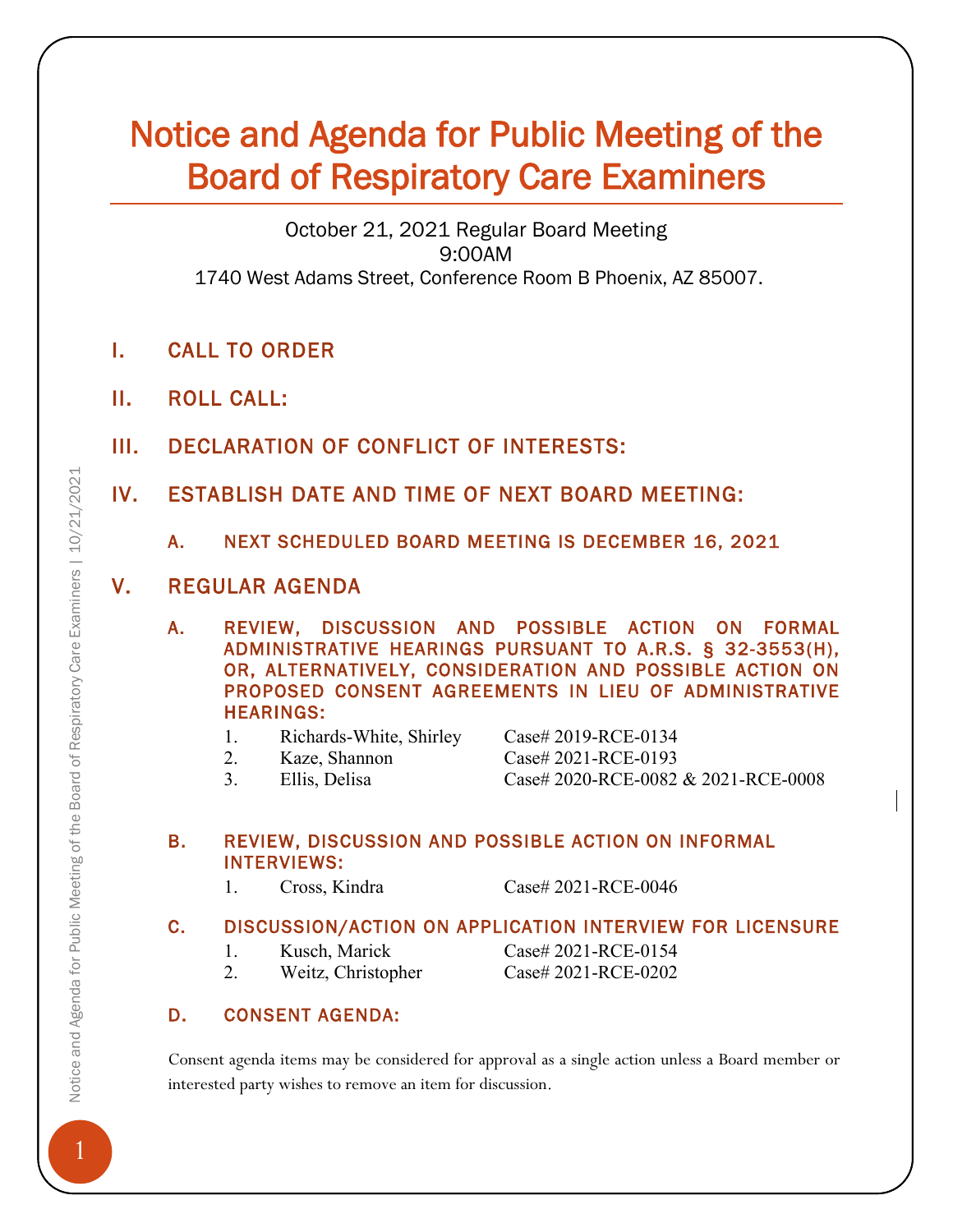#### 1. CASES RECOMMENDED FOR NON-DISCIPLINARY LETTER OF CONCERN AND DISMISSAL. The Board will review, discuss, and may vote to take action on the following cases(s):

| A.        | Bautista, Julio     | 2021-RCE-0162 |
|-----------|---------------------|---------------|
| <b>B.</b> | Bonora, Steve       | 2021-RCE-0156 |
| C.        | Cross, Kindra       | 2021-RCE-0046 |
| D.        | Eichberger, Kathy   | 2021-RCE-0182 |
| Ε.        | Garner, William     | 2021-RCE-0159 |
| F.        | Hicks, Cindy        | 2021-RCE-0147 |
| G.        | Hord, Alvis         | 2021-RCE-0168 |
| Η.        | Jones, Richard      | 2021-RCE-0172 |
| I.        | Krot, Megan         | 2021-RCE-0180 |
| J.        | Linton, Steven      | 2021-RCE-0145 |
| Κ.        | Lorentz, Yulise     | 2020-RCE-0069 |
| L.        | Martinez, Jennifer  | 2021-RCE-0165 |
| M.        | Moore, Ryan         | 2021-RCE-0149 |
| N.        | Nesbitt, Prudencia  | 2021-RCE-0169 |
| O.        | Pawlowic, Rhonda    | 2021-RCE-0065 |
| P.        | Pelayo, Edgar       | 2021-RCE-0120 |
| Q.        | Perez, Stephanie    | 2021-RCE-0127 |
| R.        | Petersen, Stacey    | 2020-RCE-0114 |
| S.        | Peterson, Gregory   | 2021-RCE-0152 |
| T.        | Phan, Jonathan      | 2021-RCE-0083 |
| U.        | Ray, Jeremy         | 2021-RCE-0192 |
| V.        | Rich, Susan         | 2021-RCE-0079 |
| W.        | Richmond, Kimberly  | 2021-RCE-0060 |
| Χ.        | Rick, Christopher   | 2021-RCE-0066 |
| Y.        | Rivera, Mario       | 2021-RCE-0107 |
| Z.        | Rivera, Rebecca     | 2021-RCE-0041 |
| AA.       | Robello, Stella     | 2021-RCE-0067 |
| BB.       | Robinson, Jennifer  | 2021-RCE-0121 |
| CC.       | Robles, Kari        | 2021-RCE-0042 |
| DD.       | Roeder, Vicki       | 2020-RCE-0116 |
| EE.       | Romo, Diana         | 2021-RCE-0125 |
| FF.       | Rozelle, Dilorom    | 2021-RCE-0061 |
| GG.       | Saczalski, Curtis   | 2021-RCE-0085 |
| HH.       | Sandole, Jacqueline | 2021-RCE-0023 |
| Π.        | Sedillos, Cynthia   | 2021-RCE-0170 |
| JJ.       | Shea, Hadyn         | 2020-RCE-0118 |
| KK.       | Sink, Jessica       | 2021-RCE-0164 |
| LL.       | Skaggs, Rick        | 2021-RCE-0039 |
| MM.       | Smith, Kelly        | 2021-RCE-0034 |
| NN.       | Smith, Melissa      | 2021-RCE-0108 |
| 00.       | Soucy, Mark         | 2021-RCE-0122 |
| PP.       | Stock, Sharion      | 2021-RCE-0118 |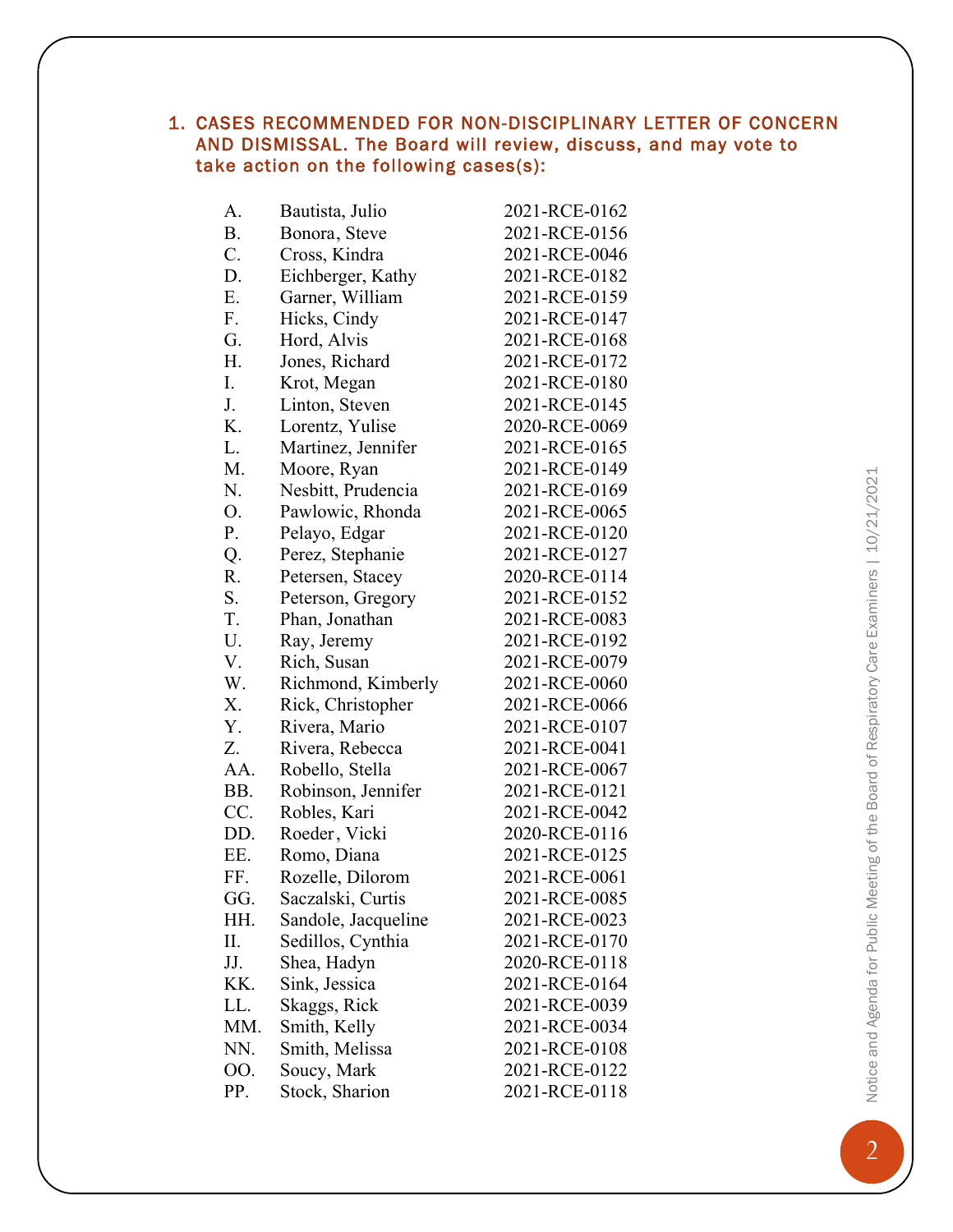| QQ. | Stratton, Jr., John   | 2021-RCE-0141 |
|-----|-----------------------|---------------|
| RR. | Suding, Doreen        | 2021-RCE-0109 |
| SS. | Tularo, Jose          | 2021-RCE-0048 |
| TT. | Varela, Joe           | 2021-RCE-0166 |
| UU. | Verdine, Gregory      | 2020-RCE-0124 |
| VV. | <b>Weinstock Dawn</b> | 2021-RCE-0102 |
| WW. | Werley, Grace         | 2021-RCE-0068 |
| XX. | Wilkerson, Jaclyn     | 2021-RCE-0073 |
| YY. | Woodward, Edward      | 2021-RCE-0116 |
| ZZ. | Yoder, Kimberely      | 2020-RCE-0124 |
|     | AAA. Zabala, Joshua   | 2020-RCE-0125 |

#### 2, CASES RECOMMENDED FOR OFFERING CONSENT AGREEMENT FOR NON-DISCIPLINARY CONTINUING EDUCATION. The Board will review, discuss, and may vote to take action on the following cases(s):

| A.  | Bautista, Julio    | 2021-RCE-0162 |
|-----|--------------------|---------------|
| Β.  | Bonora, Steve      | 2021-RCE-0156 |
| C.  | Cross, Kindra      | 2021-RCE-0046 |
| D.  | Eichberger, Kathy  | 2021-RCE-0182 |
| E.  | Garner, William    | 2021-RCE-0159 |
| F.  | Hicks, Cindy       | 2021-RCE-0147 |
| G.  | Hord, Alvis        | 2021-RCE-0168 |
| Н.  | Jones, Richard     | 2021-RCE-0172 |
| I.  | Krot, Megan        | 2021-RCE-0180 |
| J.  | Linton, Steven     | 2021-RCE-0145 |
| K.  | Lorentz, Yulise    | 2020-RCE-0069 |
| L.  | Martinez, Jennifer | 2021-RCE-0165 |
| M.  | Moore, Ryan        | 2021-RCE-0149 |
| N.  | Nesbitt, Prudencia | 2021-RCE-0169 |
| О.  | Pawlowic, Rhonda   | 2021-RCE-0065 |
| P.  | Pelayo, Edgar      | 2021-RCE-0120 |
| Q.  | Perez, Stephanie   | 2021-RCE-0127 |
| R.  | Petersen, Stacey   | 2020-RCE-0114 |
| S.  | Peterson, Gregory  | 2021-RCE-0152 |
| T.  | Phan, Jonathan     | 2021-RCE-0083 |
| U.  | Ray, Jeremy        | 2021-RCE-0192 |
| V.  | Rich, Susan        | 2021-RCE-0079 |
| W.  | Richmond, Kimberly | 2021-RCE-0060 |
| Χ.  | Rick, Christopher  | 2021-RCE-0066 |
| Y.  | Rivera, Mario      | 2021-RCE-0107 |
| Z.  | Rivera, Rebecca    | 2021-RCE-0041 |
| AA. | Robello, Stella    | 2021-RCE-0067 |
| BB. | Robinson, Jennifer | 2021-RCE-0121 |
| CC. | Robles, Kari       | 2021-RCE-0042 |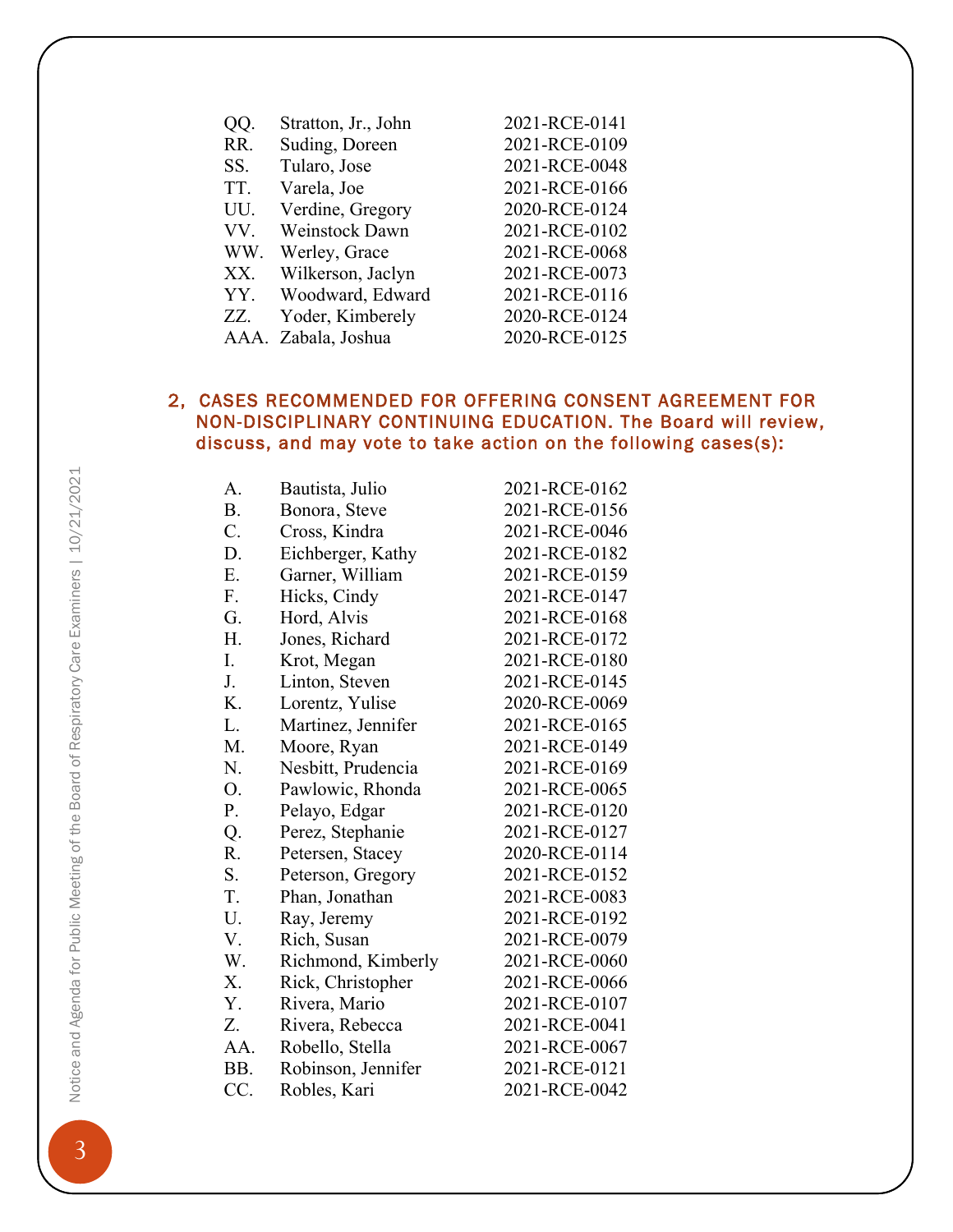|    | EE.          | Romo, Diana           | 2021-RCE-0125                                          |
|----|--------------|-----------------------|--------------------------------------------------------|
|    | FF.          | Rozelle, Dilorom      | 2021-RCE-0061                                          |
|    | GG.          | Saczalski, Curtis     | 2021-RCE-0085                                          |
|    | HH.          | Sandole, Jacqueline   | 2021-RCE-0023                                          |
|    | II.          | Sedillos, Cynthia     | 2021-RCE-0170                                          |
|    | JJ.          | Shea, Hadyn           | 2020-RCE-0118                                          |
|    | KK.          | Sink, Jessica         | 2021-RCE-0164                                          |
|    | LL.          | Skaggs, Rick          | 2021-RCE-0039                                          |
|    | MM.          | Smith, Kelly          | 2021-RCE-0034                                          |
|    | NN.          | Smith, Melissa        | 2021-RCE-0108                                          |
|    | OO.          | Soucy, Mark           | 2021-RCE-0122                                          |
|    | PP.          | Stock, Sharion        | 2021-RCE-0118                                          |
|    | QQ.          | Stratton, Jr., John   | 2021-RCE-0141                                          |
|    | RR.          | Suding, Doreen        | 2021-RCE-0109                                          |
|    | SS.          | Tularo, Jose          | 2021-RCE-0048                                          |
|    | TT.          | Varela, Joe           | 2021-RCE-0166                                          |
|    | UU.          | Verdine, Gregory      | 2020-RCE-0124                                          |
|    | VV.          | <b>Weinstock Dawn</b> | 2021-RCE-0102                                          |
|    | WW.          | Werley, Grace         | 2021-RCE-0068                                          |
|    |              | XX. Wilkerson, Jaclyn | 2021-RCE-0073                                          |
|    |              | YY. Woodward, Edward  | 2021-RCE-0116                                          |
|    | ZZ.          | Yoder, Kimberely      | 2020-RCE-0124                                          |
|    |              | AAA. Zabala, Joshua   | 2020-RCE-0125                                          |
| Ε. | <b>ORDER</b> |                       | REVIEW, CONSIDERATON AND POSSIBLE TERMINATION OF PRIOR |
|    | 1.           | Reed, Parker          | Case# 2020-RCE-0071                                    |
|    | 2.           | Wells, Jordan         | Case# 2019-RCE-0302                                    |
|    |              |                       |                                                        |

#### F. DISCUSSION/ACTION ON EXECUTIVE DIRECTOR'S REPORT

- 1. Application, Investigation & Probation Reports (Board Update & Status)
- 2. FY22 Budget Status
- 3. Customer Satisfaction Survey Summary

DD. Roeder, Vicki 2020-RCE-0116

- 4. NCIA & RBA ISA
- 5. Legislation Update, Office of the Attorney General
- 6. Review, Discussion & Possible Vote & Ratification of Proposed Policy & Procedure on the Board's Enforcement Matrix for Continuing Education Audits

#### G. SUMMARY OF CURRENT EVENTS THAT AFFECT THE ARIZONA BOARD OF RESPIRATORY CARE EXAMINERS (THIS IS THE TIME FOR THE BOARD CHAIR, BOARD MEMBERS OR STAFF TO GIVE A BRIEF SUMMARY OF CURRENT AFFECTING THE BOARD)

## H. CALL TO THE PUBLIC

**4Notice and Agenda for Public Meeting of the Board of Respiratory Care Examiners | 10/21/2021** Notice and Agenda for Public Meeting of the Board of Respiratory Care Examiners | 10/21/2021